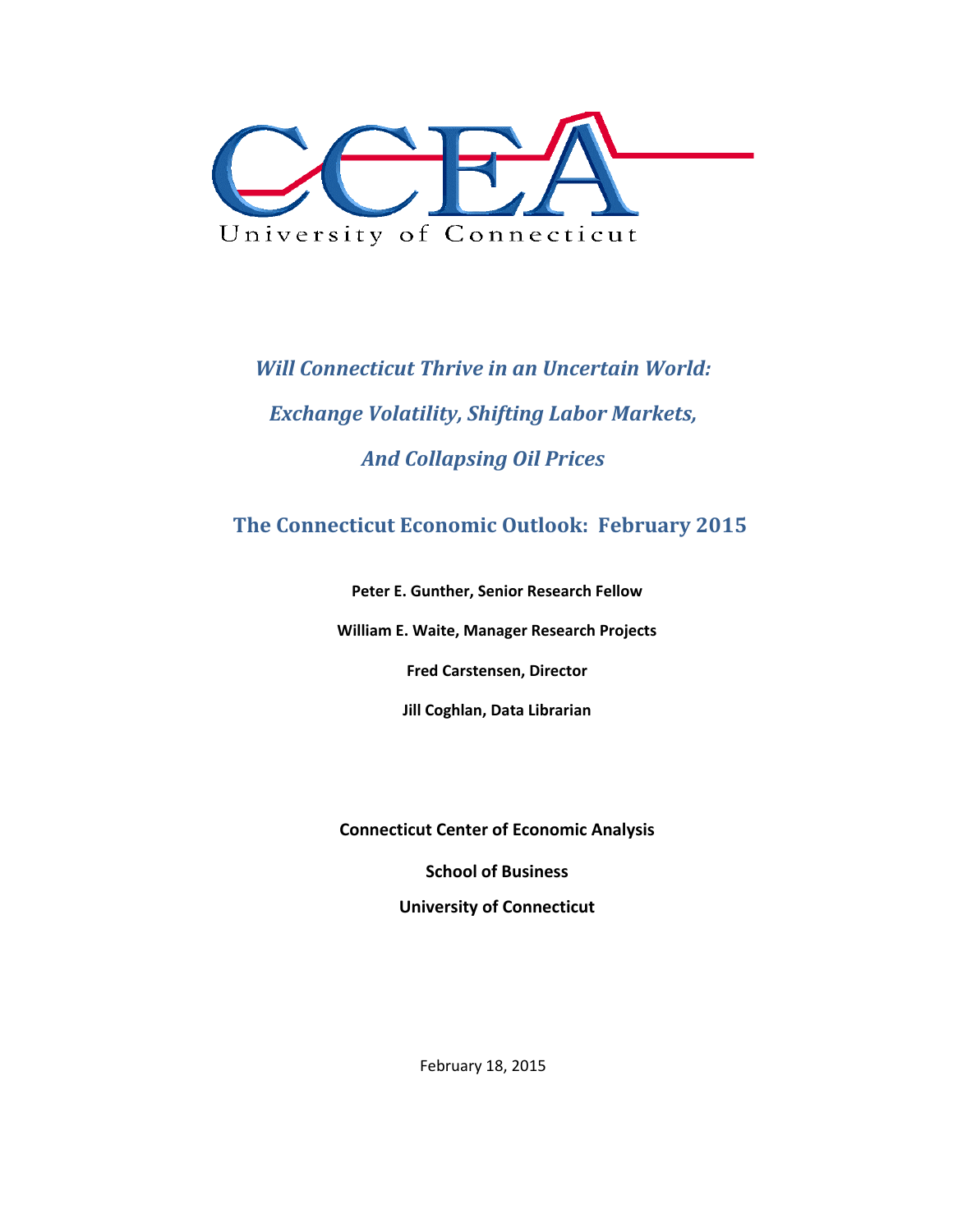## **Introduction**

Is Connecticut on a roll? The state has enjoyed more than four years of continuous, month over month, job growth, adding a stunning 25,000 jobs in 2014. Since the end of the Rell Recession—a four year contraction, among the worst in the nation, that only ended in 2011, more than two years after the national recovery began and cut nearly 9% from state output—Connecticut has grown steadily, apparently faster than any of its northeastern neighbors, save Massachusetts.

Preliminary estimates for 2014 show Connecticut growing faster than the national economy and then surging by a stunning (and dubious) 8.1% in 2015, before tapering off to 3.2% growth in 2016. Connecticut might now be on a strong growth trajectory, driven by biotechnology, aerospace engineering, venture capital, and a significantly more competitive environment. But if history predicts a rosy future, the array of downside risks is unusually long.

Before looking closely at the Connecticut forecast, we need to consider that the reality we live in is an increasingly unstable and uncertain world, whether politically because of ISIS, the Ukraine, and other hot spots, or economically, with dramatic volatility in currency markets, the threatened deflation in the Euro zone—if not the collapse of the monetary union itself—a stunning fall in not just oil prices, but most commodities, and nearly unprecedented shifts in exchange rates. The dramatic economic dynamics are themselves feeding back into political instability and conflict. Have we seen this dynamic before?

A century ago, adoption of disruptive technologies in manufacturing (automobiles and other mass‐ produced goods), communications (telephones), and transportation (railroads, airplanes, diesel‐powered ships, etc.) fundamentally transformed the world and power relationships. The great powers of those days – Germany, Austria‐Hungary, France, Britain, Russia, Italy and the Ottoman Empire – mechanized their armed forces and sought to incorporate new technologies into everyday life. Leaders accustomed to bluffing among these Great Powers remained incapable of controlling extra‐nationalist terrorists in their midst. Few leaders in early 1914 foresaw that within months Europe would be engulfed in the horrors of the Great War, let alone stalemated for years within entrenched quagmires. $<sup>1</sup>$ </sup>

A century later, national leaders still (or again) are failing to control sophisticated resident terrorists who use increasingly diversified methods to attack and destabilize societies, highlighted by recent terrorist attacks in France and Denmark, as well as political antics surrounding the recent Olympics and continuing commercial battles to attract or regain trading block partners, access routes, control of administered prices of fossil fuels midst shifting global supplies, and claims of religious superiority.

In contrast to a century ago, the current direction of state and American national employment transitions have shifted from manufacturing in favor of services. Inter-related forces facilitating this transition include sophisticated robotic processing and manufacturing, outsourcing, increased leisure time to enjoy various pursuits (such as life‐long learning), digital compression, advanced biotechnologies and major improvements in global enhancement of communications and memory, as well as medical treatments to extend life, all providing consumers with manifold choices. Militarily there is also hope (or risk) that the United States and most of its allies now are both working to reduce nuclear stockpiles and downsizing



<sup>1</sup> Margret Mac Millan **The War that Ended Peace: The Road to 1914**, pb. Allen Lane, 2013. While several hawks foresaw the Great War, in 1914 the vast majority them expected and were preparing for it further into the future and did not expect the rate of escalation following the initial hostilities between Serbia and the Austria‐Hungarian Empire.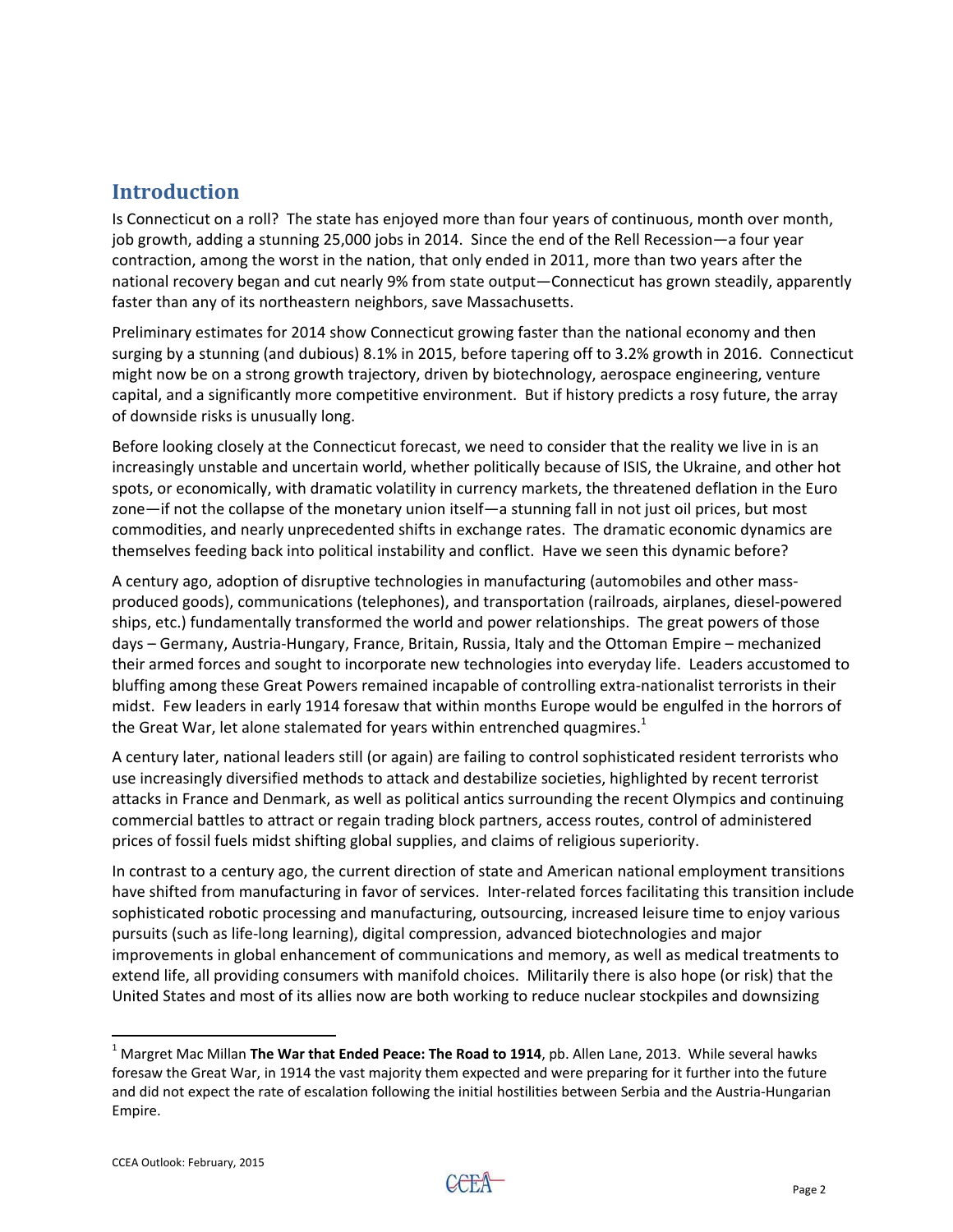rather than mustering and extending their standing armies as the Great Powers did leading into the debacle a century ago.

This *Outlook* considers the potential impacts of the price of fossil fuels, the US dollar exchange rate, and trends in service industries in Connecticut and the nation. Between (approximately) 2000 and 2013, America's economy experienced a revolution in its service sectors. The shift was profound. Nationally, employment in manufacturing shrank by nearly a quarter between 2000 and 2010, dropping to nearly 12% of all jobs, while private sector service jobs surged to nearly 65%. By 2013, private sector service jobs increased their share another 9%, accounting for 71%; in Connecticut—still known for the strength of its manufacturing sector—the share of service job reached 72.5%. At the same time, between 2007 and 2013, wages in every service sector in Connecticut, save one, either grew significantly slower than the national pattern or actually shrank. But questions remain how well economists and policy analysts understand the service economy's dynamics.

This analysis suggests that despite improved data collection and advances in statistical methodology, the risks to the *Outloo*k forecast are only marginally less than they would have been a century ago. In other words, while extensive progress has been made in the social sciences—including statistical forecasting<sup>2</sup> world economies are still fraught with uncertainty, as shifting prices and new knowledge continue to drive unexpected change, and new technologies lead to paths never before imagined. Perhaps the economy has "progressed." However, in light of the challenges Connecticut and the nation now face, we must ask ourselves what "progress" truly means and if and how Connecticut's high‐income status relative to the rest of the nation can be maintained? Although these factors are not directly linked to the *Outlook's* model, they are essential in framing its interpretation.

## **Lowering of International Prices of Fossil Fuels**

Essential to understanding any cartel—in this case OPEC—controlling, or at least significantly influencing, international prices, is that it preserves its influence only so long as its most prominent members co‐ operate and perceive such actions to be in their best interests. In the face of ISIS, Al‐Qaeda, and similar organizations being financed from petro‐dollars, Middle Eastern powers most closely aligned with the United States have recognized inherent threats to themselves. One way to curtail financing for extraterritorial revolutionaries is then to lower the petro-dollars flowing to their funders and arms providers. Coincidentally, lowering the price of fossil fuels will also curtail competitive international supplies from emerging. Thus, with very low costs, the Saudis refused to curtail output in 2014 to offset dramatically increasing supplies from the United States and Canada; the result cut oil prices by half. Just how long these low prices will last before OPEC (i.e. Saudi Arabia) once again tightens its grip on international supplies is unknown. In the interim, private sector investors incur considerable risks if they ignore such likely events. Meanwhile, the international economy, which had adjusted to high prices on fossil fuels, is left in moderate disarray, which carries with it its own set of risks.

#### **Exchange Rates**

Confounding these shifts, international exchange rates have adjusted quickly. More specifically, with emerging new supplies of its own, the United States dollar has massively appreciated relative to currencies of international crude oil suppliers and in response to European problems. Chart 1 highlights a few of these shifts over the last 6 months. Even though Trinidad and Tobago is a major supplier of fossil fuels, it

 <sup>2</sup> For additional commentary on this topic, see Alan Greenspan **The Map and the Territory**, pb. Penguin Press, 2013, among others.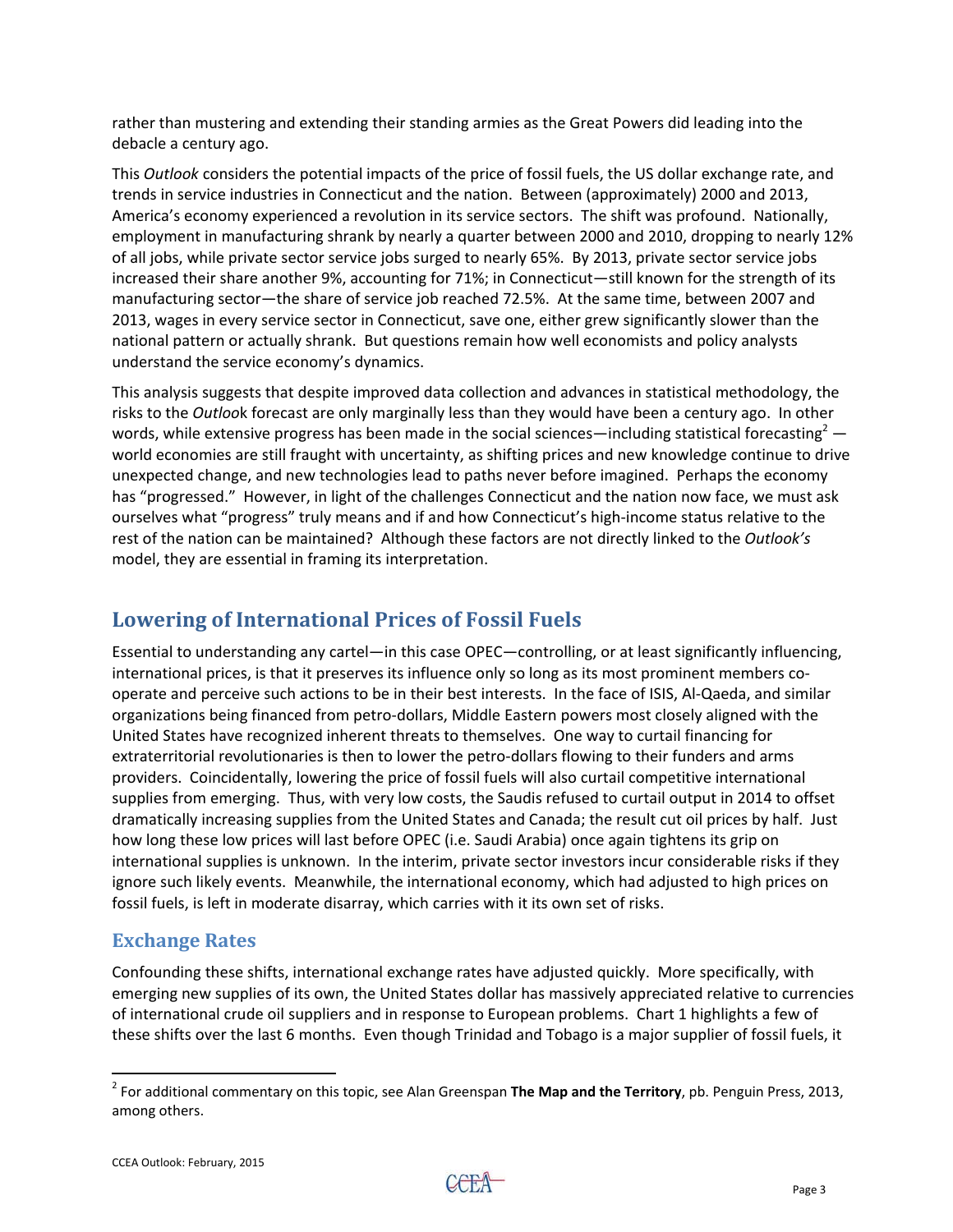specializes in LNG supplies where prices have been more stable than for crude oil based on expectations of US LNG export terminals being completed, giving US suppliers access to international markets where prices are higher than in North American markets.

The appreciation of the US dollar relative to its major trading partners will combine with lower fossil fuel prices to depress US domestic price pressures without intervention by the Federal Reserve through raising interest rates. These pressures exacerbate US concerns about falling prices or deflation. Concern arises out of the potential that as prices fall, consumers become better‐off the longer they wait to make purchases, thus constraining demand and causing further potential damaging price reductions. Deflation also over time increases the real value of fixed assets such as bonds and preferred stocks with stable dividends, a reversal of the impacts of inflation, to which markets have been accustomed and which economist generally view as crucial for sustaining a healthy economy and growth.



#### **Chart 1: Exchange Rate Adjustments of Major US Trading Partners: (% Change First Trading Day of September 2014 – February 2015)**

# **Average Weekly Earnings by Service Industry**

The services sector has diversified with certain industries yielding considerably higher average weekly earnings than others. Using 2013 Connecticut manufacturing average weekly earnings for all manufacturing workers (\$1,209.42) and production workers (\$893.39) as benchmarks, it is possible to shift to either higher paying or lower paying positions in services as noted in Table 1. This table clearly shows that in two Connecticut service industries – Professional and Business Services and Financial Services ‐ average weekly earnings exceeded those paid to production workers in Manufacturing. Two other industries – Trade, Transportation and Utilities (TTU) and Education, Health and Social Assistance ‐ average weekly earnings are comparable with manufacturing production earnings. Leisure and Hospitality<sup>3</sup> and Other Services paid less. Segments within these industries experienced higher or lower average remuneration. There are no Connecticut data on Information Services earnings, but earnings in surrounding states and nationally are high compared to manufacturing production workers.

  $3$  The paucity of the hospitality and Leisure earnings has always been suspect because of loose accounting practices arising from TIPs, albeit that is tightening up with increased use of credit and debit cards for paying gratuities.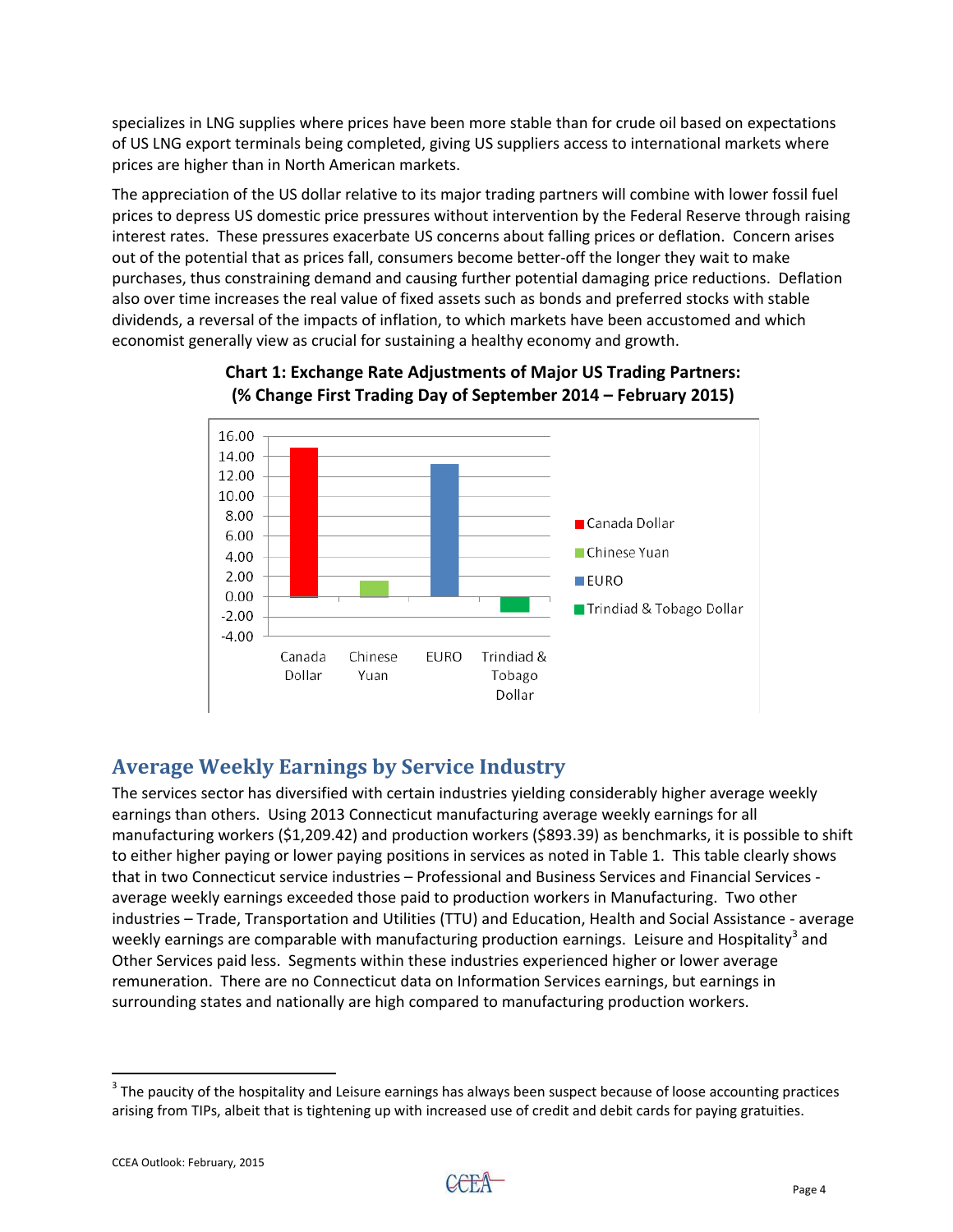|                    | <b>TTU</b> | Information | Professional<br>and<br><b>Business</b><br>Financial<br><b>Services</b><br><b>Services</b> |                    | Education,<br>Health and<br>Social<br>Assistance | Leisure<br>and<br>Hospitality | Other<br><b>Services</b> |
|--------------------|------------|-------------|-------------------------------------------------------------------------------------------|--------------------|--------------------------------------------------|-------------------------------|--------------------------|
| <b>Connecticut</b> |            |             |                                                                                           |                    |                                                  |                               |                          |
| 2007               | 751.64     |             | 989.06                                                                                    | 1,411.71           | 735.39                                           | 422.00                        | 681.70                   |
| 2008               | 758.34     |             | 1,072.61                                                                                  | 1,510.86           | 757.99                                           | 414.65                        | 689.17                   |
| 2009               | 733.13     |             | 1,016.32                                                                                  | 1,481.05           | 791.17                                           | 403.71                        | 647.82                   |
| 2010               | 761.46     |             | 1,009.01                                                                                  | 1,517.91<br>796.66 |                                                  | 400.60                        | 648.41                   |
| 2011               | 871.23     |             | 1,047.42                                                                                  | 1,573.04           | 816.69                                           | 404.59                        | 626.16                   |
| 2012               | 875.83     |             | 1,057.12                                                                                  | 1,543.06           | 815.13                                           | 394.89                        | 630.51                   |
| 2013               | 818.57     |             | 1,060.43                                                                                  | 1,598.48           | 786.86                                           | 392.93                        | 663.42                   |
| <b>CARG (%)</b>    | 2.6        |             | 0.7                                                                                       | 1.7                | 1.4                                              | $-1.1$                        | $-1.0$                   |
| <b>USA</b>         |            |             |                                                                                           |                    |                                                  |                               |                          |
| 2007               | 641.51     | 1,014.35    | 874.68                                                                                    | 937.69             | 710.62                                           | 323.54                        | 578.84                   |
| 2008               | 651.96     | 1,047.50    | 909.23                                                                                    | 956.67             | 739.33                                           | 330.32                        | 597.13                   |
| 2009               | 659.78     | 1,073.27    | 947.10                                                                                    | 971.73             | 733.12                                           | 331.64                        | 618.18                   |
| 2010               | 672.58     | 1,114.65    | 963.57                                                                                    | 1,004.14           | 745.88                                           | 336.83                        | 637.65                   |
| 2011               | 692.51     | 1,156.56    | 991.87                                                                                    | 1,039.70           | 768.79                                           | 342.67                        | 649.87                   |
| 2012               | 709.33     | 1,166.45    | 1,013.76                                                                                  | 1,093.00           | 789.16                                           | 349.12                        | 659.49                   |
| 2013               | 723.49     | 1,206.64    | 1,029.13                                                                                  | 1,119.77           | 799.66                                           | 350.89                        | 679.08                   |
| <b>CARG (%)</b>    | 2.09       | 2.94        | 2.72                                                                                      | 3.14               | 1.92                                             | 1.39                          | 2.63                     |

#### **Table 1: Average Weekly Earnings by Service Industry**

Source: BLS, Current Employment Statistics (Nation, State and Metro Area data). "CAGR" stands for constant average rate of growth. 2014 Annual data are not available at time of publication.

Within the seven-year period shown in the table below, Connecticut's wage and salary gap among service industries generally widened with *negative* rates of growth, measured at constant average growth rates (CAGR), for the two lower wage industries (Leisure and Hospitality and Other Services). While recent changes to the minimum wage will redress some that trend, doing so may restrain employment growth in those industries. Growth rates for weekly earnings have been positive in other service industries, particularly TTU and Financial Services. For each service industry except TTU, national average growth rates in average weekly earnings *exceeded* those in the state. As a result, in Connecticut earnings fell back toward national levels and in Education, Health and Social Assistance as well as Other Services fell below national levels. Thus Connecticut is increasingly competitive in labor costs.

By 2013, national Manufacturing average weekly (\$994.42) earnings exceeded those of all state manufacturing workers with the subset of national production workers earning \$807.67. With the addition of Information Services, the same service industries as in Connecticut had higher earnings than those earned in manufacturing. Unlike the Connecticut situation, the average weekly earnings in the remaining four national service industries fell below national manufacturing standards during the last seven years. Given these relative levels of weekly earnings among service industries, the impact on overall remuneration from the employment shift to services will clearly depend on what service industries are expanding, both nationally and within Connecticut, to determine the overall influence on incomes of shifting to services from manufacturing.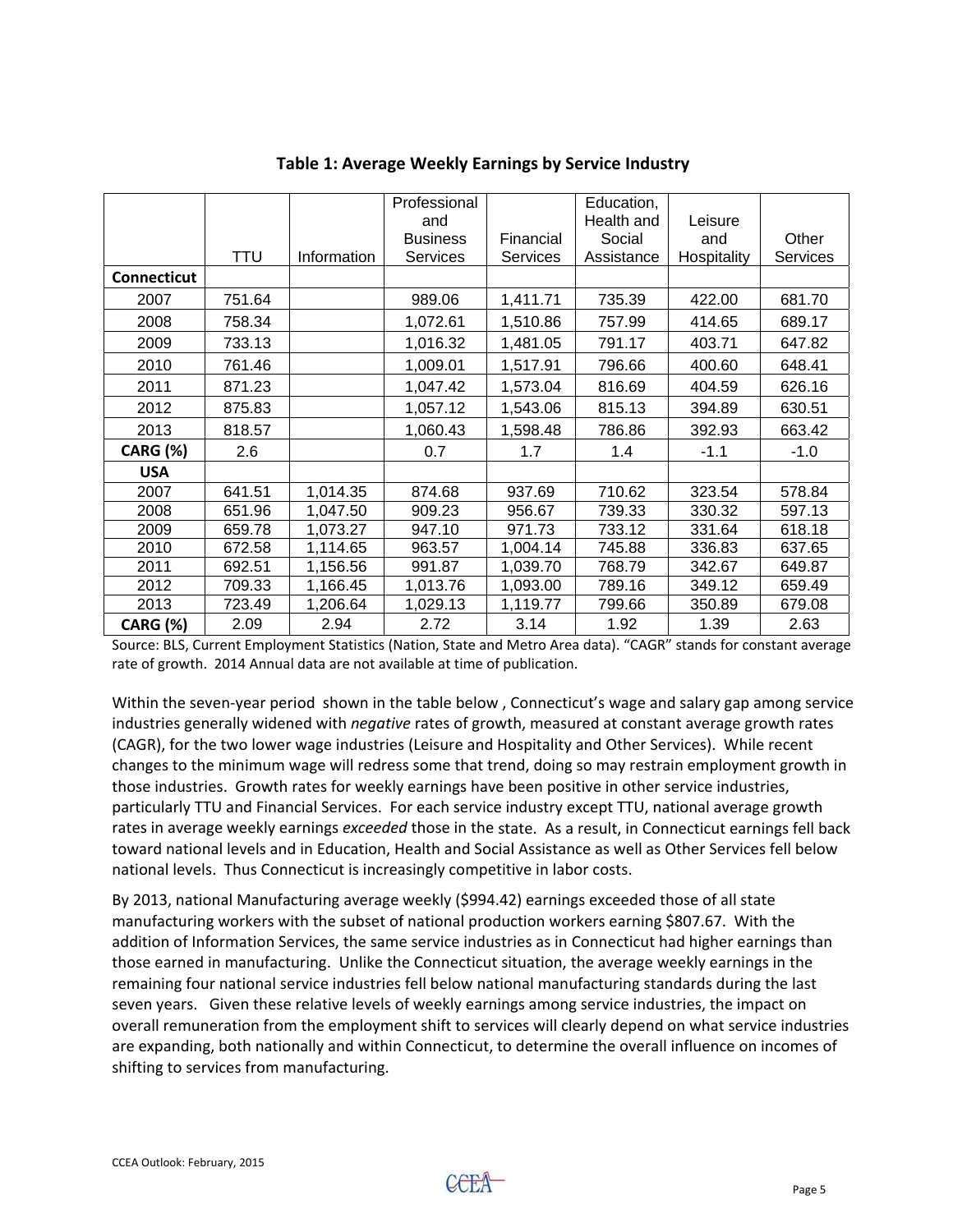### **Services Employment Expansion: Connecticut and the National**

Both Connecticut and American employment has become increasingly concentrated in services in the 21<sup>st</sup> century, as Charts 2 and 3 profile.





# US Employment Shifts: Percentage Shares



Over the last 13 years, service sector employment in Connecticut increased from 68% to 72% of total employment at the expense of Manufacturing and Construction, a contrast to the US shift to services of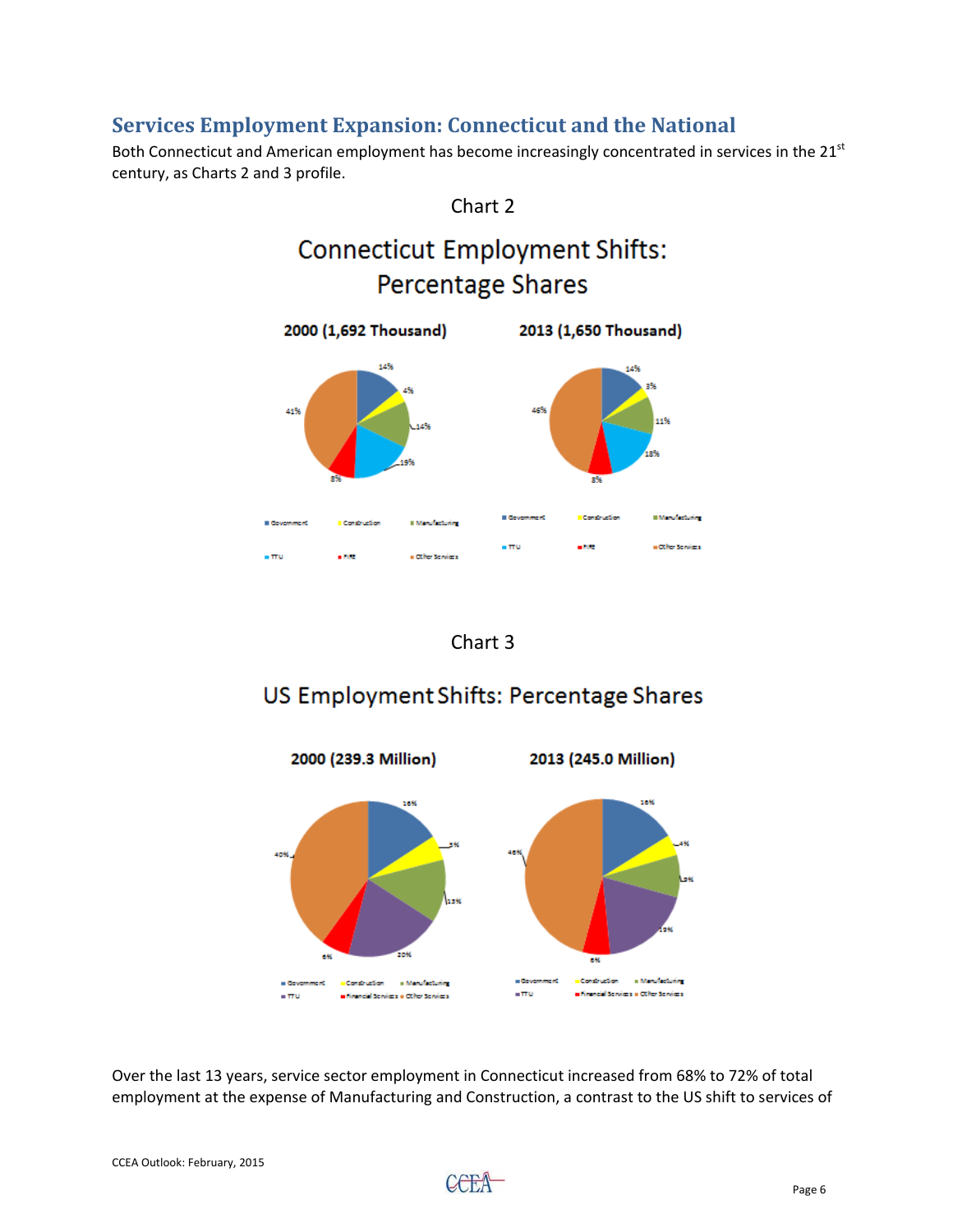66% to 71%. Beyond the shifts in sector shares in each jurisdiction, in contrast with decreasing employment in Connecticut, national employment has risen.

In the above charts, all sectors but government are private and all but construction and manufacturing are in private services. In each jurisdiction, government employment as a share of total employment has remained constant from 2000 to 2013, but both construction and manufacturing employment shares have dropped. Construction's share has fallen by a single percentage point and manufacturing's by 3% in Connecticut and by 4% nationally with offsetting increases in services.

Of the three private services sectors, there has been a one percent shift of those employed out of trade, transport and utilities (TTU) while the shares in financial services have remained even at 8% in Connecticut, 6% for the nation. Increased shares have been concentrated in other services at 5% in Connecticut, 6% for the nation. Decreased employment in utilities results from management layoffs, installation of smart meters, and early stages of replacing short‐life street‐lighting with longer lasting lamps. Meter reading personnel have become redundant with increased capabilities to carry out those functions effectively and efficiently using telecommunications capabilities of the electrical distribution network. Installation of LEDs will increase life expectancy of street lamps 5‐10 times reducing staff needed to replace them.

In Connecticut and the nation, employment has shifted to other private sector services (46% of employment in 2013<sup>4</sup>), primarily from Manufacturing but also from Construction and TTU.

For reasons noted above, Charts 4 and 5 illustrate that Connecticut and national employment within private sector services has become less concentrated in TTU with a 3% decline of private services employment. Further, employment in information services has declined by a percent for both Connecticut and the nation, particularly in newspaper staffs and their distribution networks with increased use of electronic media. A notable divergence emerged between state and national shares in professional and business services with the nation remaining at 19% while the state shares have fallen from 19% to 17%. This may reflect the capacity of recent CT retirees to really retire and to move to warmer climes, where the latter is not reflected in those migrating within the United States.

Employment has become more concentrated, with leisure and hospitality's share experiencing a single percentage gain, and markedly so in education, healthcare and social assistance with 6% increase in shares in Connecticut, a 4% increase nationally. Within Connecticut's shift to Service Sector employment in Education, Healthcare and Social Assistance, the growth rate has been stronger in Education (3.6%) as opposed to Healthcare (1.9%) and Social Assistance (2.2%). The employment shift toward education is consistent with life‐long‐learning and greater percentages of students remaining in school longer, despite shrinking shares of population in younger age cohorts. Extending education provides opportunities for such employers to operate interactively with the educational institutions by attracting work‐term students as part of their introduction to the future of those companies and to retain them over additional work terms, then converting well‐trained employees upon graduation to full time.

The concentration of services sector growth within Education and Healthcare limits the erosion of incomes that would occur with employment shifts to lower paying services; the opposite is true for the one percent shift to Leisure and Hospitality. Within is tripartite industry grouping, the CAGR for National education of 3.3% exceeded those for social assistance at 2.2% and healthcare at 1.9.

Connecticut's greater emphasis relative to the nation on education sets the stage to retain and attract industrial brain‐trusts embodied in research laboratories and head offices.

 $4$  All 2013 employment numbers are preliminary as either published by the BLS or aggregated as monthly averages using December data that are also preliminary.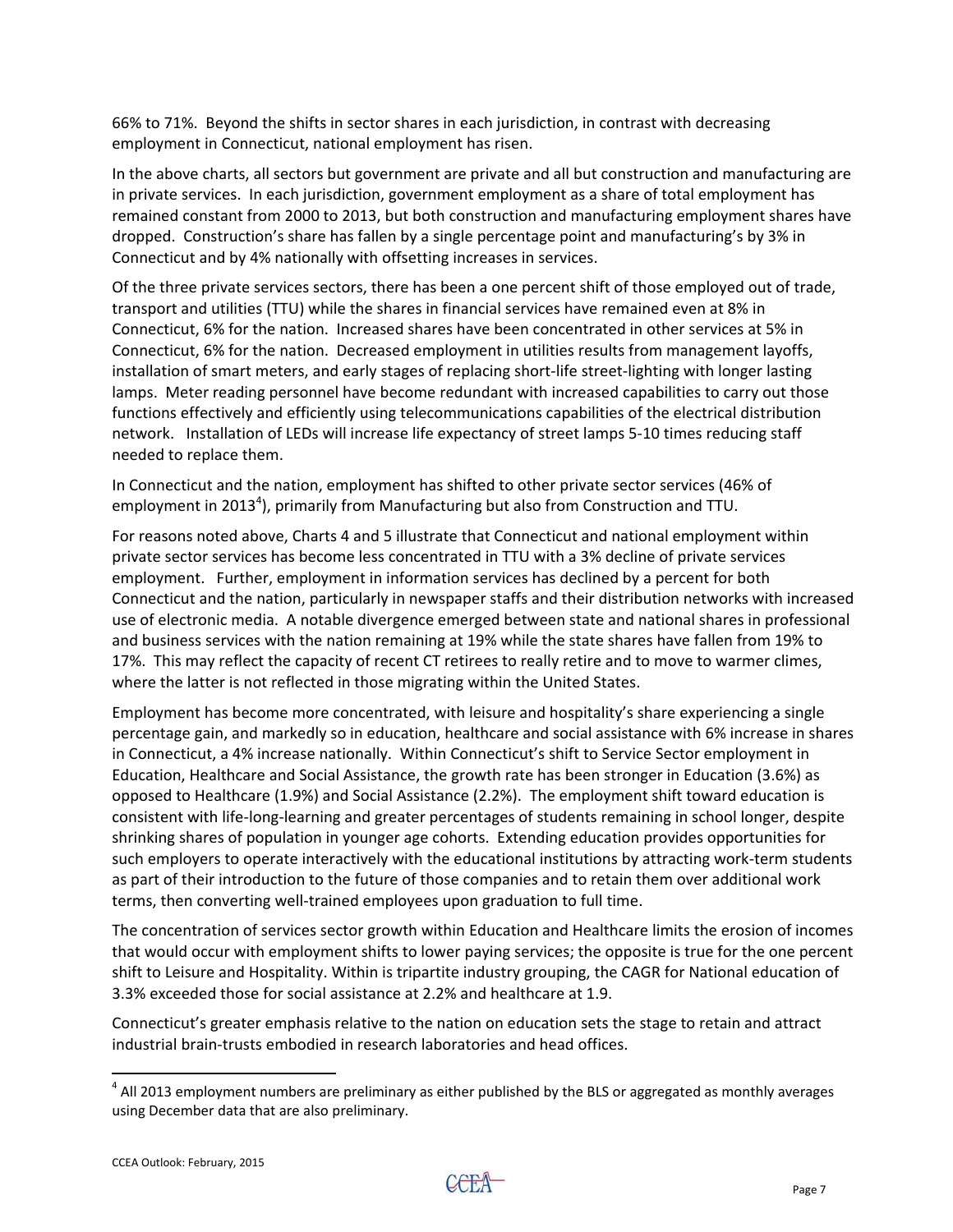#### Chart 4

# **Connecticut Employment in Services** % Shares

2000 (1.150 Thousand) 2013 (1.196 Thousand)  $\blacksquare$  $-$  77  $\mu$ an Gun a Information Il Professional and Business Services Referient and Stainers Services **Il Financial Scivices** a Kennetil Services **II Education, Hask hand Social Assistance** ,<br>Education, Health and Social Assistance a Leisure and Hereitality **Eldsure and Hespitality** = Other Services II Other Services

National shifts of employment within Private Sector Services are similar in direction to those in Connecticut but smaller in percentage terms, with no erosion in Professional and Business Services. In both years Education, Healthcare and Social Assistance constituted a smaller share of services in the Nation than in Connecticut. Chart 5 reveals employment shifts within US services . The single percent losses in both Information Services and Financial Services curtail high‐end jobs while the major shift to Education, Healthcare and Social Assistance enhances incomes relative to average weekly earnings in TTU. However unlike Connecticut, where the concentration of the growth within in Education, Healthcare and Social Assistance is in Education, national growth is more concentrated in Social Assistance with a CAGR of 3.7% compared to Education at 2.5% and Healthcare at 2.3%. Connecticut's emphasis on Education as a vehicle for growth is captured in the greater share of employment dedicated to it, but also in sustained growth in well‐paid services.

Within Services, the nation has larger shares of its employment concentrated in TTC and Professional and Business Services than does Connecticut. At the national level, those in TTC have relatively low weekly earnings compared to the national averages of those in Education, Healthcare and Social Assistance, so that the predominant net shift within the national services sector is likely to improve earnings. The opposite is true of the minor net shifting from employment in Financial Services to Leisure and Hospitality, which has the reverse impact.

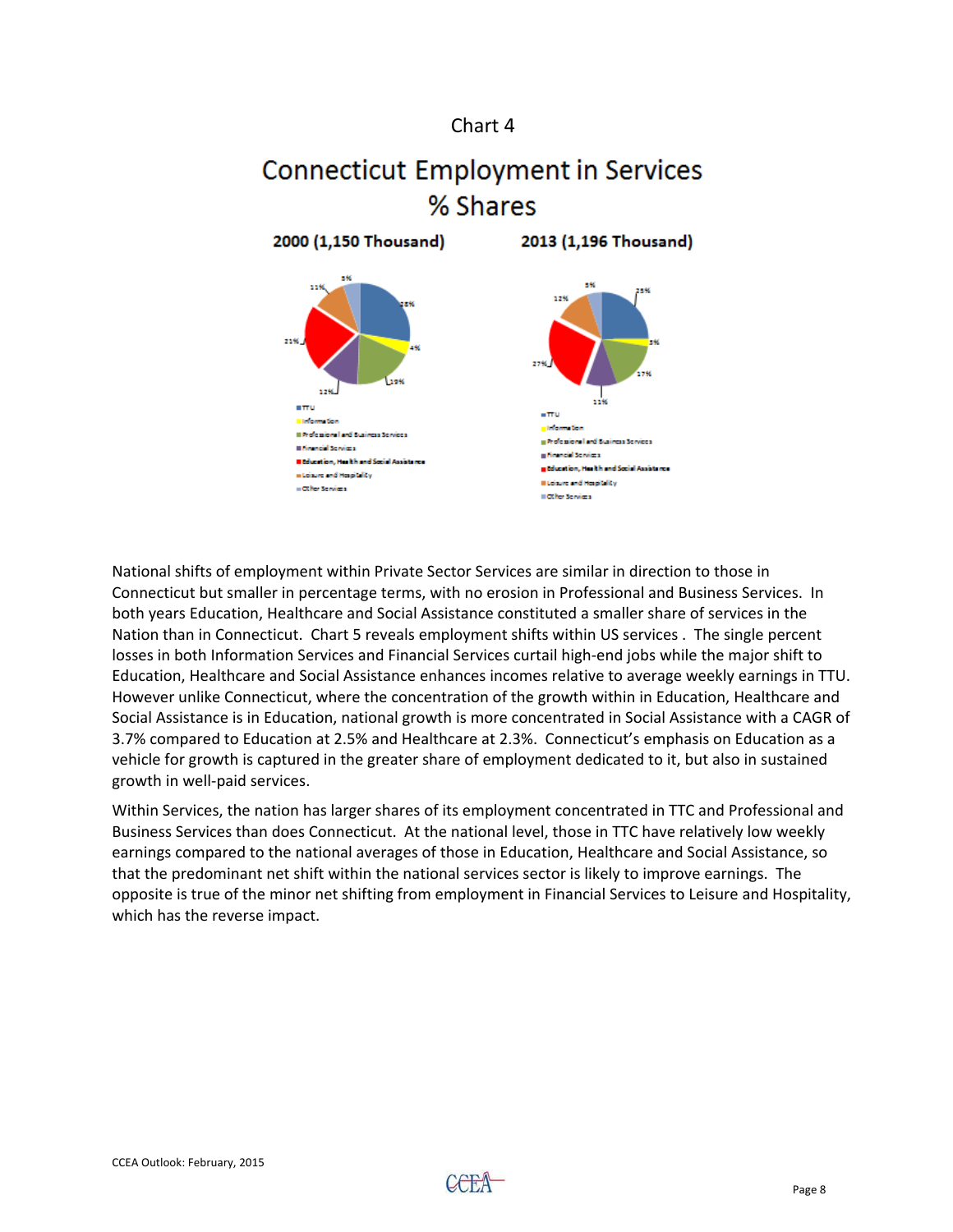

# **USA Employment in Services** % Shares



# **Outlook**

This Outlook continues to deploy two models, the first using housing starts, then replaced in the second model by a gradually accelerating bank rate – about 68 basis points--over the eight quarters to the end of 2016. The second model produces more bullish results. Initial annual projections for national Real Gross Domestic Product (RGDP) growth using this approach generated preliminary data for 2014 at 2.4% followed by 4.85% for each of the years 2015 and 2016. These results are consistent with the University of Michigan expected 2.4% RGDP growth for 2014 and higher that its 3.3% growth for 2015.<sup>5</sup> CCEA's current projections are more optimistic than previous national projections because they more fully take account of early indicators for cuts in fossil fuel prices and assume those cuts remaining in place over the next two years. Moreover, should appreciation of the dollar hold, suppressing inflation by the Federal Reserve may require less monetary constraint than it has traditionally.

#### **CTRGDP**

The corresponding estimates for Connecticut Real Gross Domestic Product (CTRGDP) are noted in Chart 6 below. These figures may appear to be unfamiliar to the reader. Because the Bureau of Economic Analysis (BEA) has rebased all its state GDP data to 2009, the numbers are not comparative with earlier *Outlook*s. Less obvious is the basis for Connecticut growth that has been established over the last few years with the staffing up of several important initiatives such as UConn's expanded Health Center, Jackson Laboratories, and co‐location effects in biotechnology and aerospace engineering. With minimal change in housing permits, CTRGDP is projected as having grown 4.8% in 2014, and with the expectation of adding a whopping 8.1% in 2015, before tapping off to 3.2% in 2016. Expansion in 2015 also reflects a

<sup>&</sup>lt;sup>5</sup> RSQE, The U.S. Economic Outlook for 2014-015 Executive Summary: May 2014.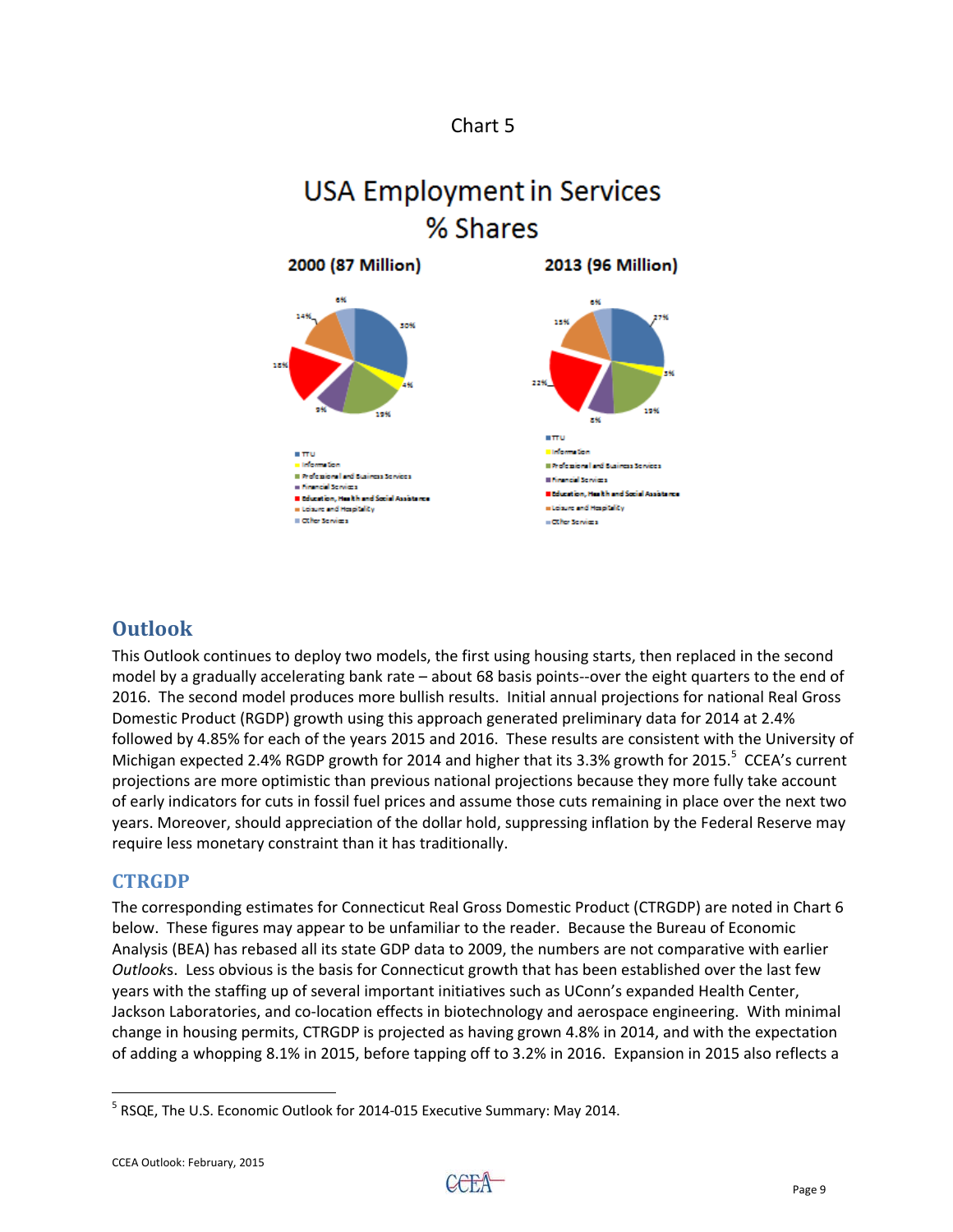healthier financial sector, including bonuses as well as solid employment expansion in excess of previous highs. Given the extension of modest interest rates, that version of the model suggests even higher growth.



**Chart 6: Connecticut RGDP (Millions Fixed \$ 2009)**

More robust national growth in keeping with the RSQE outlook would supplement Connecticut growth by \$360 million in 2014 and another \$366 million in 2015. The cumulated impact in 2015 would be \$0.7 billion and in excess of \$17.5 billion in 2016 shown in the graph. But, given the severe drop in U.S. growth rate in 2014Q1, this scenario is, frankly, unlikely.

#### **Employment**

Official unemployment percentages significantly understate the situation, due to discouraged workers dropping out of the labor force. In July of 2010, there were 1,950,927 participants in the Connecticut labor force. By July of 2014 labor force participation had declined to 1,900,492, a cut of over 50,000. If all those workers leaving the work force are treated as discouraged workers who, given the opportunity, would return to the labor force, Connecticut's unofficial but realistic unemployment rate for July 2014 would rise from the official 6.5% to 9.1%. [The national situation is no better; the labor force participation rate has fallen nearly four percent since 2007, which if maintained would translate into a national unemployment rate of more than 10%.]

In Connecticut, lackluster national recovery has curtailed growth expectations and limited state growth, though employment has been mildly recovering since October, 2010. CCEA's least spectacular outlook, based on unit housing permits, nudges the state close to its previous high employment levels, before flattening out at about 1,728 thousand employed. The alternative model while allowing for some interest rate creep bursts through previous ceilings, adding and additional 44,000 jobs to reach 1,772 thousand by 2016Q4.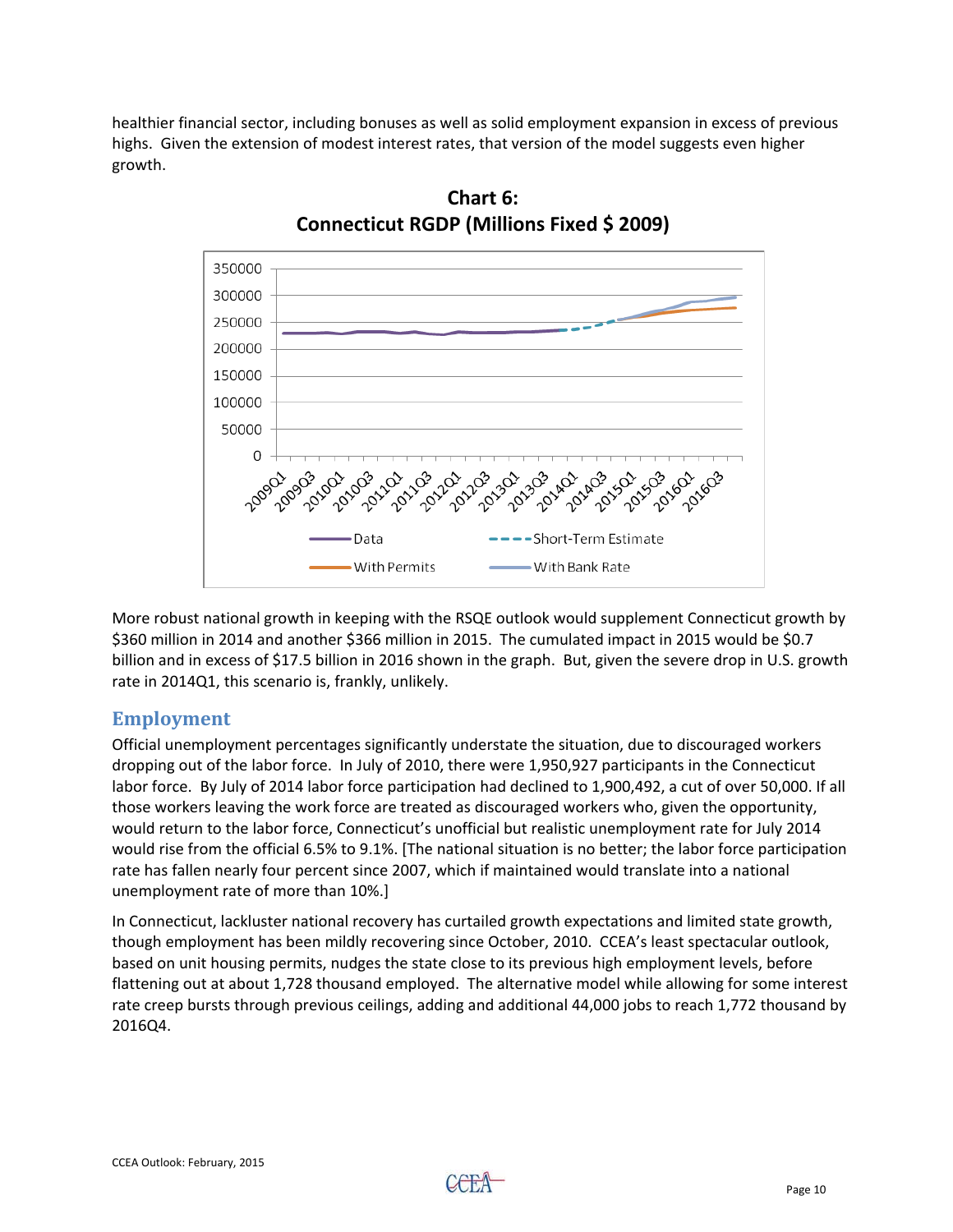

Chart 7: Connecticut Employment (1,000s)

As noted in Table 2, growth in Construction employment is expected to expand, consistent with ongoing public works, the rise in housing permits, and growth of the national economy. Commensurate with the recovery, employment expands in each of TTU and FIRE, though at slower rates. Following slight growth in 2014, Manufacturing and Resource employment stabilize, while Government employment expands following recent contractions.

The major employment expansions continue in the Other Services inclusive of planned educational expansions at UConn, including the medical school, and continuing growth at Jackson Laboratories.

|      | <b>Construction</b> | <b>Manufacturing</b> | TTU   | <b>FIRE</b> | <b>All Other</b><br><b>Services</b> | <b>Resources</b> | Government |
|------|---------------------|----------------------|-------|-------------|-------------------------------------|------------------|------------|
|      |                     |                      |       |             |                                     |                  |            |
| 2009 | 54.9                | 171.8                | 293.1 | 137.6       | 721.0                               | 0.6              | 248.2      |
| 2010 | 49.9                | 165.6                | 289.7 | 135.2       | 722.6                               | 0.6              | 244.2      |
| 2011 | 51.5                | 166.4                | 292.9 | 135.0       | 738.4                               | 0.6              | 240.3      |
| 2012 | 51.6                | 165.1                | 295.8 | 133.2       | 755.6                               | 0.6              | 238.5      |
| 2013 | 53.8                | 163.8                | 298.7 | 131.7       | 767.7                               | 0.6              | 238.5      |
| 2014 | 56.4                | 165.2                | 303.9 | 130.3       | 779.7                               | 0.6              | 235.7      |
| 2015 | 59.9                | 164.4                | 309.7 | 131.1       | 798.4                               | 0.6              | 248.8      |
| 2016 | 63.5                | 164.4                | 313.0 | 133.6       | 810.3                               | 0.6              | 273.6      |

**Table 2: Sector Employment Actuals and Projections (Annual in 1,000s) 2009‐2015**

#### **An Uncertain World: Risks to This Outlook**

CTRGDP data for 2013 are preliminary and may be adjusted by the BEA. CCEA's extrapolations of the BEA data into the 2014Q1 may be biased upwards as profits fall, but are apt to have the opposite impact when profits are rising. Thus, while the approach has been slightly upward biased in the recent past, that tendency is unlikely to be the case for 2014 when profits have been recuperating. Such recuperation is however dependent on a quick reversal of the first quarter dip in nation's GDP. Any continuing downward pressures in 2014 could reduce the CTRGDP growth needed to achieve the indicated employment levels.